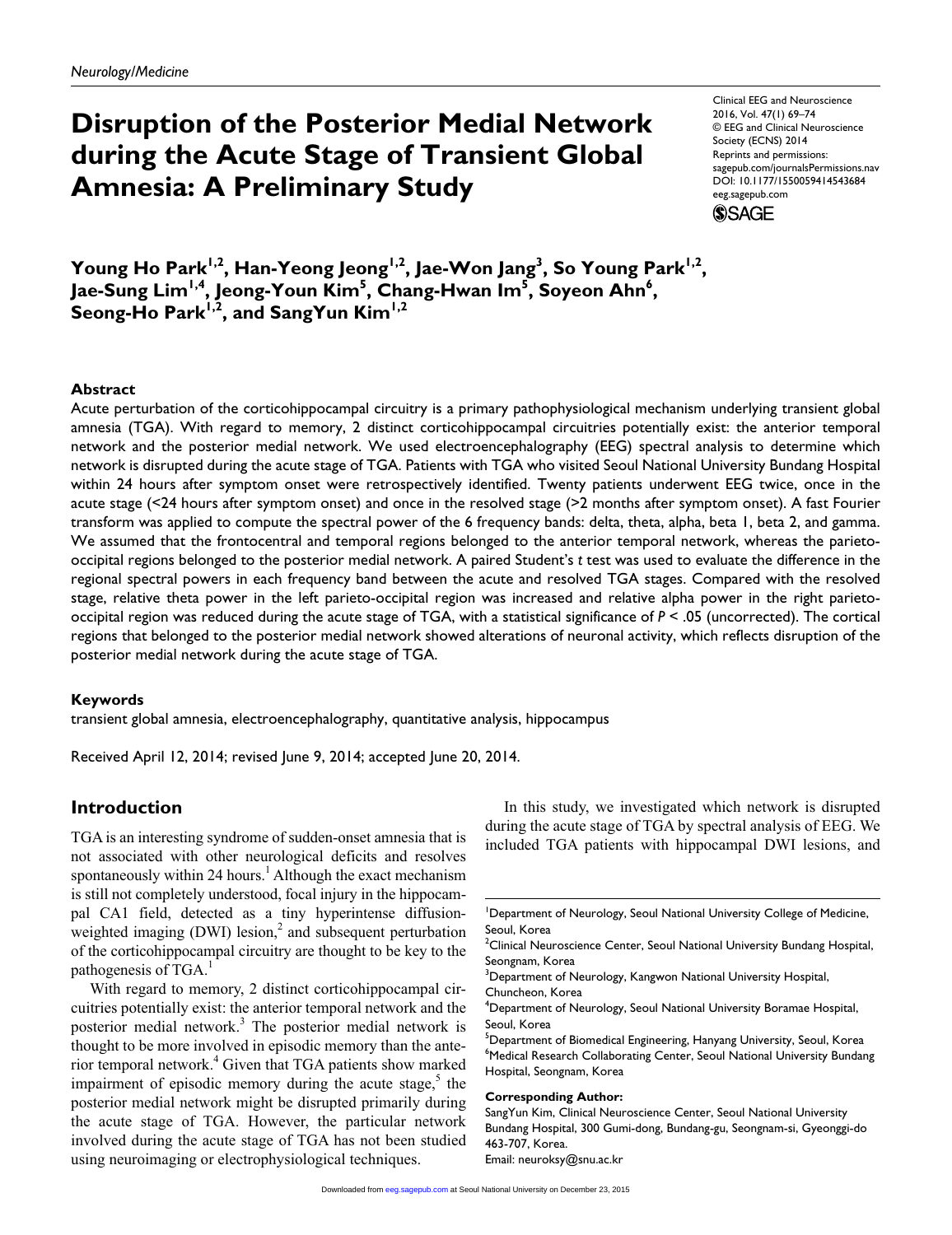analyzed the differences in EEG spectral powers between the acute (<24 hours after symptom onset) and resolved (>2 months after symptom onset) TGA stages by paired comparison. We identified the cortical regions that exhibited a difference in spectral power between two stages, and determined the network associated with these cortical regions. In addition, we evaluated whether the different networks are disrupted according to the DWI lesion site (hippocampal head, body and tail) during the acute TGA stage.

## **Methods**

### *Participants*

A retrospective analysis of TGA patients was performed based on a prospective registry database. We identified 21 patients who visited Seoul National University Bundang Hospital within 24 hours after onset, between January 2007 and June 2013, and fulfilled the TGA criteria proposed by Hodges and Warlow.<sup>6</sup> The diagnostic criteria were as follows: (*a*) the presence of anterograde amnesia (eg, asking repetitive questions or exhibiting temporal disorientation) that was witnessed by an observer, (*b*) no clouding of consciousness or loss of personal identity, (*c*) cognitive impairments limited to amnesia (eg, lack of symptoms such as inability to recognize faces or common objects, difficulty thinking of common words while speaking or uncharacteristic mood change), (*d*) no focal neurologic signs or epileptic features, (*e*) no recent history of head trauma or seizures, and (*f*) resolution of symptoms within 24 hours. The patients had 1 to 5 mm punctate hyperintense lesions in the lateral portion of the hippocampus on DWI (Figure 1).<sup>7</sup> Single-shot spin-echo echo-planar imaging was used for DWI using the following parameters: matrix,  $128 \times 128$  interpolated to 256  $\times$  256; field of view, 220 mm; repetition time, 9400 ms for 1.5 T (Intera; Philips Medical Systems, Best, Netherlands) and 5000 ms for 3 T (Intera Achieva; Philips, Best, Netherlands); echo time, 66 ms for 1.5 T and 59 ms for 3 T; SENSE factor, 2; number of acquisitions, 4;  $b$  value, 2000 s/mm<sup>2</sup>; and section thickness,  $3 \text{ mm}$ .<sup>8</sup> DWI was performed again at day 3 post-onset with the same imaging parameters. Fifteen patients had hippocampal lesions on the initial DWI, whereas 6 patients had hippocampal lesions only on the follow-up DWI. They underwent EEG twice, once in the acute stage (<24 hours after symptom onset) and once in the resolved stage  $(>2$  months after symptom onset). After excluding 1 patient with EEG data that were unsuitable for analysis because of artifacts, the remaining 20 patients comprised the study population. In a previous EEG spectral analysis, the mean difference of beta 1 power in the left parietal region between TGA patients and normal controls was 19.8 with a standard deviation of  $23.6$ .<sup>9</sup> Using 20 pairs of subjects, we calculated a statistical power of 94.3% to detect this difference based on a paired Student's *t* test with  $\alpha = .05$ . The patients' demographics and clinical profiles were obtained through medical record review.



**Figure 1.** Examples of hippocampal lesions on diffusion-weighted imaging in transient global amnesia. Punctuate hyperintense lesions in the hippocampal head (A), body (B), and tail (C) are indicated with white arrows on axial diffusion-weighted images. Modified from Park et al.<sup>7</sup>

#### *Electroencephalographic Recordings*

All spontaneous EEG data were acquired for 15 minutes on a computer-based system (Natus Neurology, Inc, Warwick, RI) from 21 electrode locations (Fp1, Fp2, F3, F4, F7, F8, Fz, C3, C4, Cz, T1, T2, T3, T4, T5, T6, P3, P4, Pz, O1, O2), according to the international 10-20 system with a linked ear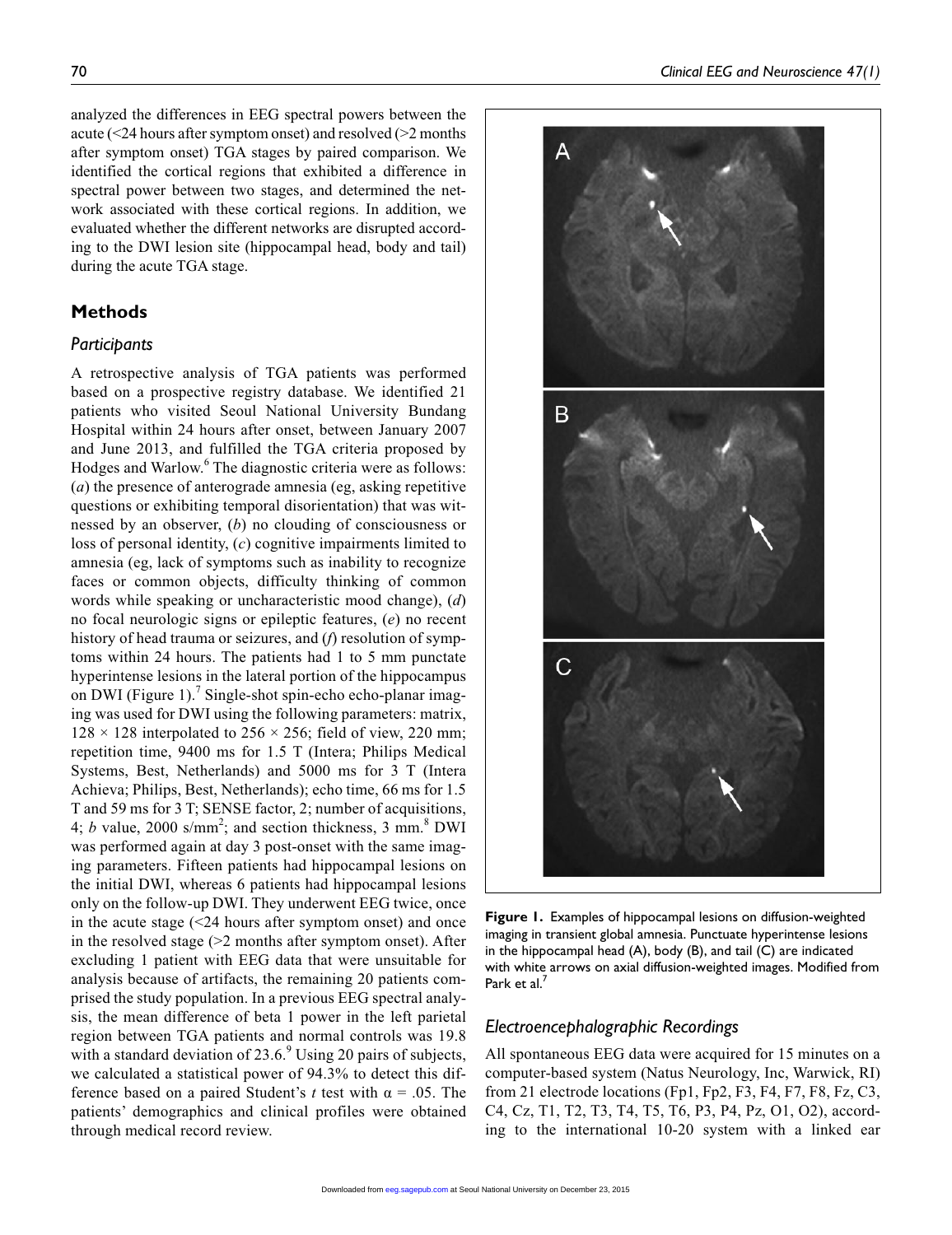|  | Table 1. Baseline Characteristics of the Study Population ( $n = 20$ ). |  |  |  |
|--|-------------------------------------------------------------------------|--|--|--|
|--|-------------------------------------------------------------------------|--|--|--|

| Age in years, mean (SD)                    | 62.05 (8.80)  |
|--------------------------------------------|---------------|
| Males, n (%)                               | 6(30.0)       |
| Duration of TGA in hours, mean (SD)        | 4.87 (4.22)   |
| Precipitating factor, n (%)                |               |
| Physical stress                            | 4(20.0)       |
| <b>Emotional stress</b>                    | 5(25.0)       |
| Vomiting                                   | 1(5.0)        |
| Associated symptoms, n (%)                 |               |
| Headache                                   | 2(10.0)       |
| Nausea                                     | 3(15.0)       |
| Hypertension, n (%)                        | 6(30.0)       |
| Diabetes, n (%)                            | 0(0.0)        |
| Hyperlipidemia, n (%)                      | 9(45.0)       |
| Hours from symptom onset to the initial    | 8.35 (5.74)   |
| DWI, mean (SD)                             |               |
| Laterality of DWI lesion, n (%)            |               |
| Left                                       | 5(25.0)       |
| Right                                      | 8(40.0)       |
| Bilateral                                  | 7(35.0)       |
| Location of DWI lesion, $\degree$ n (%)    |               |
| Head                                       | 6(30.0)       |
| Body                                       | 9(45.0)       |
| Tail                                       | 6(30.0)       |
| Days from symptom onset to the EEG         | 245.2 (269.6) |
| recording in the resolved stage, mean (SD) |               |

Abbreviations: DWI, diffusion-weighted imaging; EEG,

electroencephalography; SD, standard deviation; TGA, transient global amnesia.

<sup>a</sup>One patient had simultaneous lesions of the hippocampal head and tail.

reference. They were recorded at a sampling rate of 200 Hz. The band-pass filter was 1 to 70 Hz, and a notch filter removed 60-Hz noise. EEG data for analysis were selected, by visual inspection, to obtain 20 series of 2-second epochs (400 samples) that were free of artifacts. The data were then set to an average reference. The direct current offset component was subtracted in each epoch, and epochs exceeding  $\pm 75$   $\mu$ V amplitude at any electrode were rejected from the analysis. A fast Fourier transform computed the spectral power of 6 frequencies: delta (1.0-3.8 Hz), theta (4.0-7.8 Hz), alpha (8.0- 11.8 Hz), beta 1 (12.0-17.8 Hz), beta 2 (18-26 Hz), and gamma (27-55 Hz). Each 2-second epoch was zero-padded to 2.5 times the length, to set the frequency resolution to 0.2 Hz. Band powers were normalized by dividing them by the whole band power (1-55 Hz) across all electrodes. The electrodes were grouped into the following 6 scalp regions: left frontocentral (F3, F7, C3), right frontocentral (F4, F8, C4), left temporal (T1, T3, T5), right temporal (T2, T4, T6), left parieto-occipital (P3, O1), and right parieto-occipital (P4, O2). We considered the frontocentral and temporal regions to belong to the anterior temporal network and the parietooccipital regions to belong to the posterior medial network.<sup>4</sup> The Fp1, Fp2 (because of eyebrow movement contamination) and midline (Fz, Cz, and Pz) electrodes were excluded from the statistical analysis.

A paired Student's *t* test was used to evaluate the difference in the regional relative spectral powers in each frequency band, and in each scalp region, between the acute and resolved TGA stages. The mean differences were obtained by subtracting the resolved stage. from the acute stage. We also calculated the effect size using Cohen's  $d$  values.<sup>10</sup> In addition, we divided the population into the 3 groups, based on the DWI lesion site along the anterior–posterior axis (hippocampal head, body, and  $\text{tail})^7$  and compared the mean differences of the relative spectral powers using the Kruskal–Wallis test. One patient, who exhibited simultaneous lesions of the hippocampal head and tail, was excluded from this analysis based on the location of the DWI lesion.

Statistical analyses were performed using PASW statistical software version 18.0 (IBM Corp, Somers, NY) for most analyses, and MATLAB 2009a (Mathworks, Inc, Natick, MA) for the EEG analysis. A power calculation was performed using PS version 3.0.43, 2011 (http://biostat.mc.vanderbilt.edu/wiki/ Main/PowerSampleSize). The study protocol was approved by the local institutional review board, with an informed consent waiver because of the study's retrospective nature and minimal risk to participants.

## **Results**

Baseline characteristics of the study population were summarized (Table 1). Mean differences in the relative spectral powers between the stages of acute and resolved TGA were demonstrated by the frequency band and scalp region (Figure 2). Relative theta power in the left parieto-occipital region and relative alpha power in the right parieto-occipital region were significantly different between stages. Compared with the resolved stage, the relative theta power in the left parietooccipital region was increased (uncorrected  $P = .026$ , Cohen's  $d = 0.41$ ) and relative alpha power in the right parieto-occipital region was reduced (uncorrected  $P = .025$ , Cohen's  $d = -0.48$ ) during the acute stage of TGA (Figure 3). The effect sizes were medium, with Cohen's *d* ranging from 0.41 to 0.48.<sup>10</sup> With respect to the site of the DWI, lesion along the anterior–posterior axis, the mean differences in the relative spectral powers were not significantly different between the 3 groups (head, body, and tail).

## **Discussion**

Our results indicate that the cortical regions that belonged to the posterior medial network showed alteration of neuronal activity during the acute stage of TGA: theta power was increased and alpha power was reduced in the parieto-occipital region. It is known that theta activity in the neocortex is regulated by corticohippocampal feedback loops.<sup>11</sup> When the hippocampus is damaged, theta activity increases because of the dysfunction of inhibitory interneurons in the hippocampal CA1 field.<sup>12</sup> Therefore, the increased theta power in our study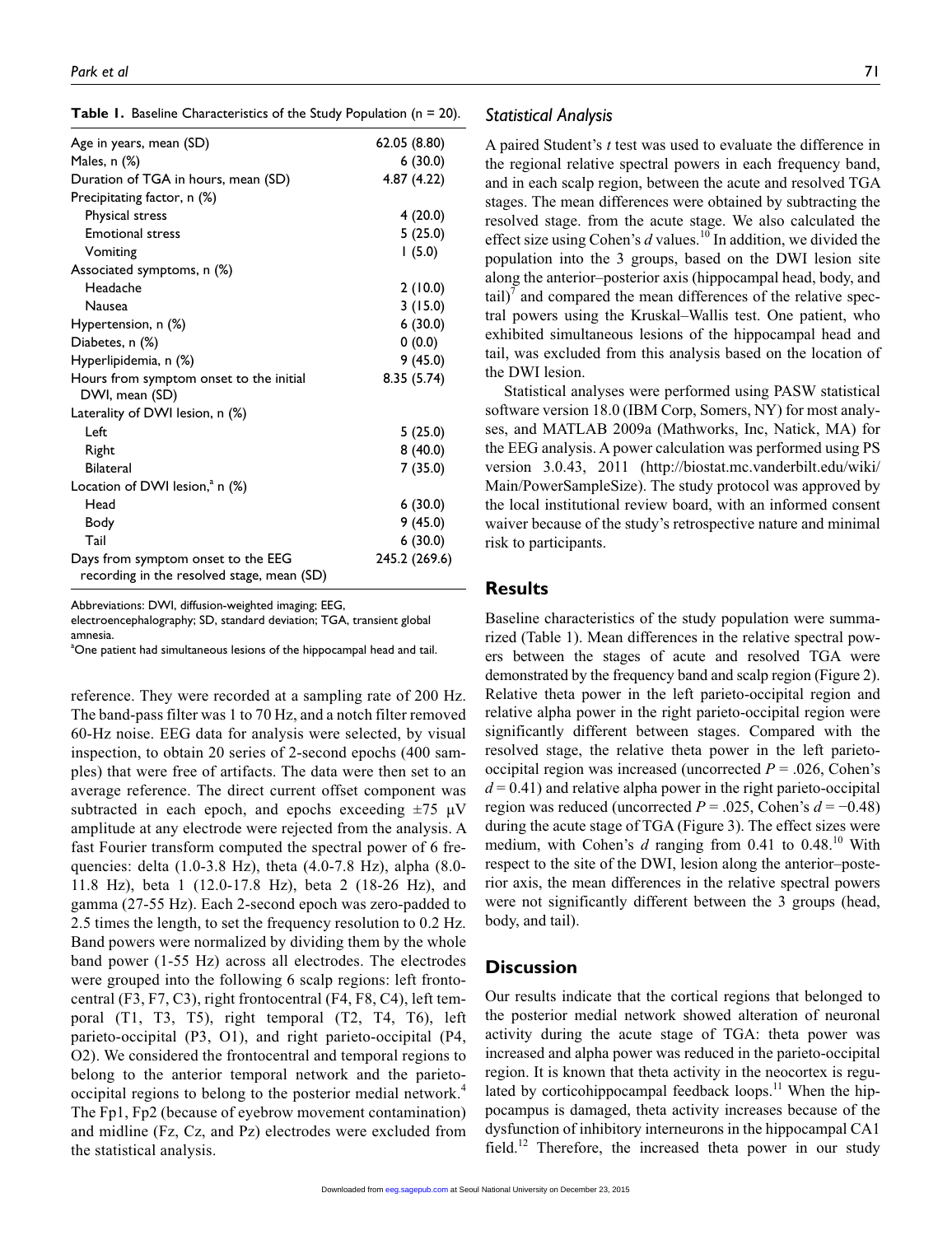

**Figure 2.** The mean differences in the regional relative spectral powers between the stages of acute and resolved TGA. The mean differences were obtained by subtracting the relative spectral powers of the resolved stage from the relative spectral powers of the acute stage of TGA. The mean differences were demonstrated by the frequency band and scalp region. The horizontal line and the number in the center of each vertical line denote the mean difference, and the whiskers indicate the 95% confidence interval. Abbreviations: LF, left frontocentral; LPO, left parieto-occipital; LT, left temporal; RF, right frontocentral; RPO, right parieto-occipital; RT, right temporal; TGA, transient global amnesia. \**P* < .05 by a paired Student's *t* test.

reflects perturbation of the corticohippocampal circuitry during the acute stage of TGA. Regarding alpha, hippocampal dysfunction induces prevalent depolarizing of the brainstem cholinergic system on the thalamus and subsequently reduces cortical alpha power.<sup>13</sup>

It was recently reported that hippocampal atrophy alone could not induce episodic memory impairment in neurodegenerative disease.<sup>14</sup> When the posterior medial network connecting the hippocampus and posterior cortical areas is damaged, episodic memory is impaired.<sup>14</sup> We hypothesize that the alteration of cortical neuronal activity in the parieto-occipital area during the acute stage of TGA explains the amnesia that our patients exhibited. The critical relay function of hippocampal CA1 neurons within the hippocampal–parietal network has also been demonstrated in acute TGA patients using a navigation task.<sup>15</sup>

Previously, we reported that more anterior hippocampal DWI lesions were associated with hypoperfusion of the anterior temporal and frontal areas, whereas more posterior lesions were associated with hypoperfusion of the posterior temporal, parietal and occipital areas in patients with TGA, which reflects two parallel pathways between the hippocampus and neocortex.<sup>7</sup> However, the mean differences in the relative spectral powers were not significantly different, according to the location of the DWI lesion in this study. The inconsistent results could be explained by different characteristics of each technique: hemodynamic response tends to be more widespread in space and lasts longer in time compared with neuronal activity.<sup>16</sup>

Although EEG spectral analysis has been previously conducted in patients with TGA, $9$  the described methods differed from those in this study. First, the EEG data in that study were recorded in a less acute stage of TGA, as it included patients who were within 1 week after symptom onset. Second, the TGA patients in that study did not undergo DWI. A more homogeneous group of patients with evidence of hippocampal CA1 injury on DWI was included in our study.

There are several limitations to this study. First, detailed neuropsychological assessments were unavailable during the acute and resolved stages of TGA, and were therefore not included in the analysis. The pathophysiologic mechanisms responsible for the phenomenon of TGA might be more clearly elucidated by evaluating whether episodic memory impairment is correlated with the alteration of regional spectral powers. Second, we could not compare the regional spectral powers between TGA patients and normal controls, because we did not have normal EEG data available. Third, the significance levels were not corrected for multiple comparisons. Although it might be acceptable not to perform adjustments for multiple comparisons in an explorative study, $17$  the results should be interpreted with caution. Fourth, this study is retrospective; therefore, we could not control variables that might affect the EEG spectral powers. Fifth, we could not collect information about comorbidity with migraine. We also could not determine whether the nature of the headache, in two patients who complained of headache during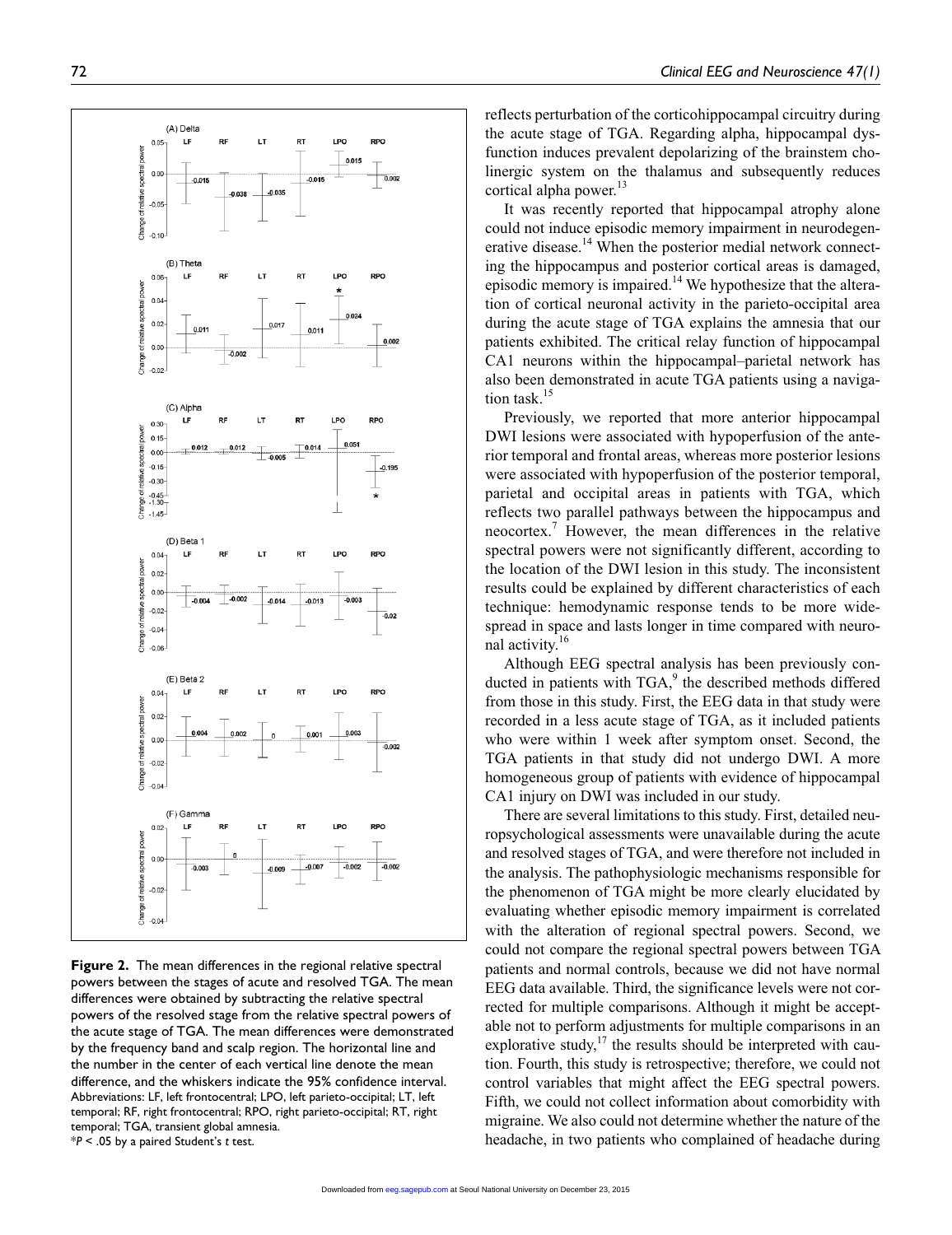

**Figure 3.** Change in relative spectral power between the acute and resolved transient global amnesia (TGA) stages. The relative spectral power of each participant was plotted to demonstrate the change between the stages. The change was evaluated by a paired Student's *t* test and was significant only in the left parieto-occipital area in the theta band (A) and the right parieto-occipital area in the alpha band (B).

the acute TGA stage, was migrainous. Migraine is known to be one of the triggering factors of TGA18,19 which might be related to cortical spreading depression.<sup>20</sup> It needs to be investigated whether the migraine is associated with alterations in EEG spectral powers in TGA patients. Finally, we targeted relative spectral power rather than absolute spectral power. Relative spectral power analysis may underestimate the real changes in the spectral power of each frequency band. $^{21}$  However, relative spectral power analysis is frequently used in dementia studies<sup>22</sup> because this method attenuates the interindividual variability $21$  and correlates well with dementia severity.<sup>23</sup>

In this study, we demonstrated that the posterior medial network is disrupted during the acute stage of TGA, which might be associated with the amnesia of TGA patients. Further research on the mechanism of selective involvement of the posterior medial network in TGA will aid our understanding of the pathophysiology of other neurological disorders that primarily affect the hippocampus.

#### **Declaration of Conflicting Interests**

The author(s) declared no potential conflicts of interest with respect to the research, authorship, and/or publication of this article.

#### **Funding**

The author(s) received no financial support for the research, authorship, and/or publication of this article.

#### **References**

- 1. Bartsch T, Butler C. Transient amnesic syndromes. *Nat Rev Neurol*. 2013;9:86-97.
- 2. Bartsch T, Alfke K, Stingele R, et al. Selective affection of hippocampal CA-1 neurons in patients with transient global amnesia without long-term sequelae. *Brain*. 2006;129:2874-2884.
- 3. Libby LA, Ekstrom AD, Ragland JD, Ranganath C. Differential connectivity of perirhinal and parahippocampal cortices within human hippocampal subregions revealed by high-resolution functional imaging. *J Neurosci*. 2012;32:6550-6560.
- 4. Ranganath C, Ritchey M. Two cortical systems for memoryguided behaviour. *Nat Rev Neurosci*. 2012;13:713-726.
- 5. Guillery-Girard B, Desgranges B, Urban C, Piolino P, de la Sayette V, Eustache F. The dynamic time course of memory recovery in transient global amnesia. *J Neurol Neurosurg Psychiatry*. 2004;75:1532-1540.
- 6. Hodges JR, Warlow CP. Syndromes of transient amnesia: towards a classification. A study of 153 cases. *J Neurol Neurosurg Psychiatry*. 1990;53:834-843.